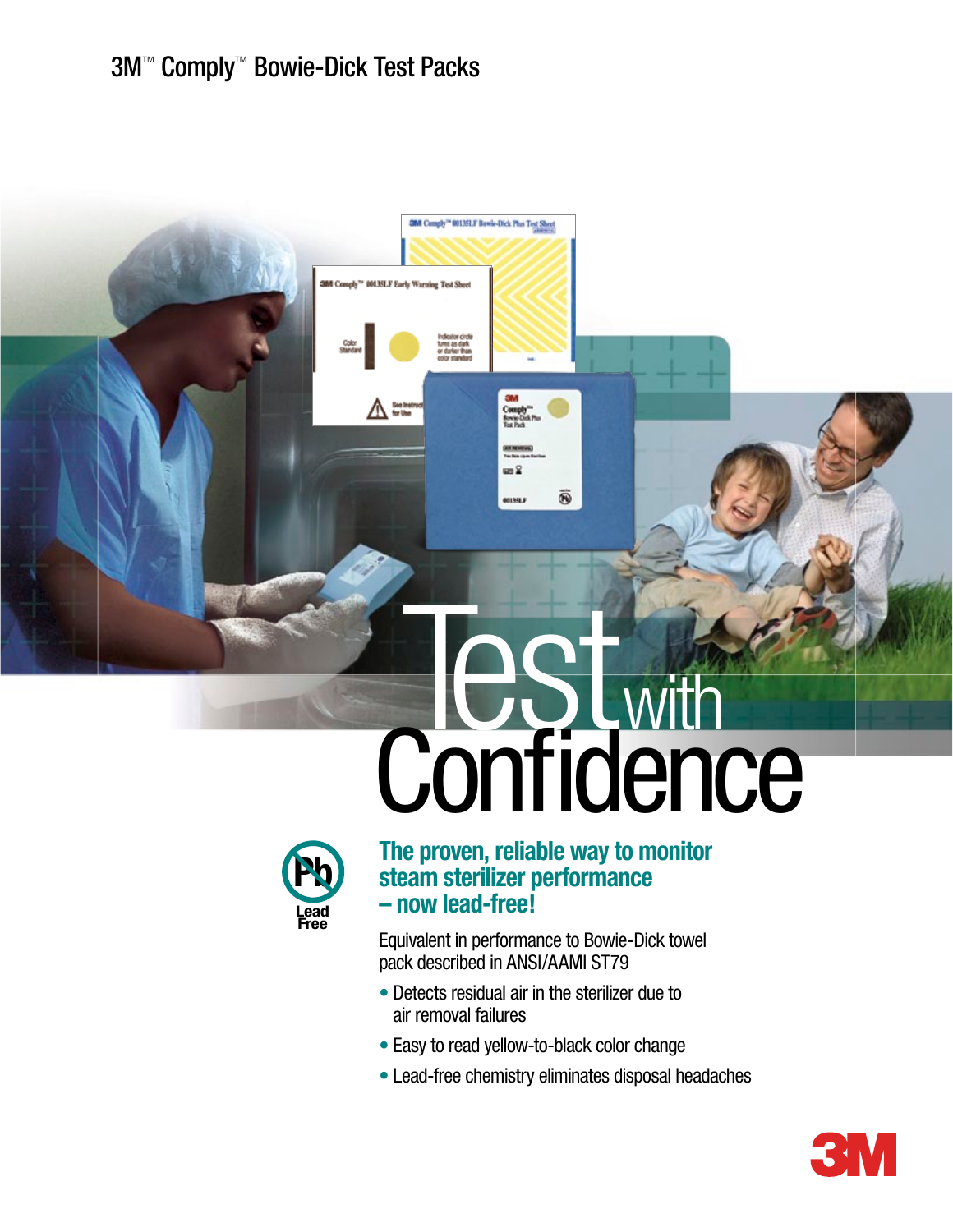# New lead-free construction



# Designed to protect the health and safety of patients – and the community

3M™ Comply™ Bowie-Dick Test Packs are used to monitor the performance of vacuum-assisted 132ºC - 134ºC (270ºF - 273ºF) steam sterilizers; test packs will reproducibly detect residual air in the sterilizer chamber due to air leaks, air removal failures and inadequate vacuum – any of which can compromise sterility.

Healthcare facilities around the world have used Comply Bowie-Dick Test Packs with confidence for years, because of their reliability, consistency and ease of use. Now, 3M Comply Bowie-Dick products are re-engineered to be lead-free, so you can continue to enjoy the same safe, high level of performance – with the added peace-of-mind that comes from an environmentallyresponsible solution.

## **3M**™ **Comply**™ **00135LF Bowie-Dick Plus Test Pack with Early Warning Test**

**Sheet** consists of chemical indicators on two test sheets positioned inside porous materials and sealed inside a disposable outer wrap. The primary test sheet will turn a uniform dark brown/black color, except when air removal failures such as air leaks occur. An air removal failure is indicated as a lighter-colored area in the center of an otherwise dark colored test sheet.

In addition to the primary Bowie-Dick test sheet, an early warning indicator sheet identifies problems sooner, so the sterilizer may be repaired before it must be taken

– same trusted

out of use. This sheet has an indicator dot that turns from yellow to dark brown/black for early detection of air removal failures before they appear on the primary test sheet.

All 3M™ Comply™ Bowie-Dick products have the same light-yellow chemical indicator that turns a uniform dark brown/black if the sterilizer is functioning. Any unexpected color change, such as the center of the test sheet being paler or a different color than the edges (i.e., there is a non-uniform color change) indicates that there was an air pocket present during the cycle. Sterilizers in which test sheets show a nonuniform color development should be shut down and not put into service until further investigated.

**3M™ Comply™ 1233LF Bowie-Dick Test Pack** consists of a test sheet positioned inside porous materials and sealed inside a disposable outer wrap. The test sheet will turn a uniform dark brown/ black color, except when air removal failures such as air leaks occur. An air removal failure is indicated as a lighter-colored area in the center of an otherwise dark colored test sheet.





Processed (pass)

Unprocessed Processed Processed (air removal failure)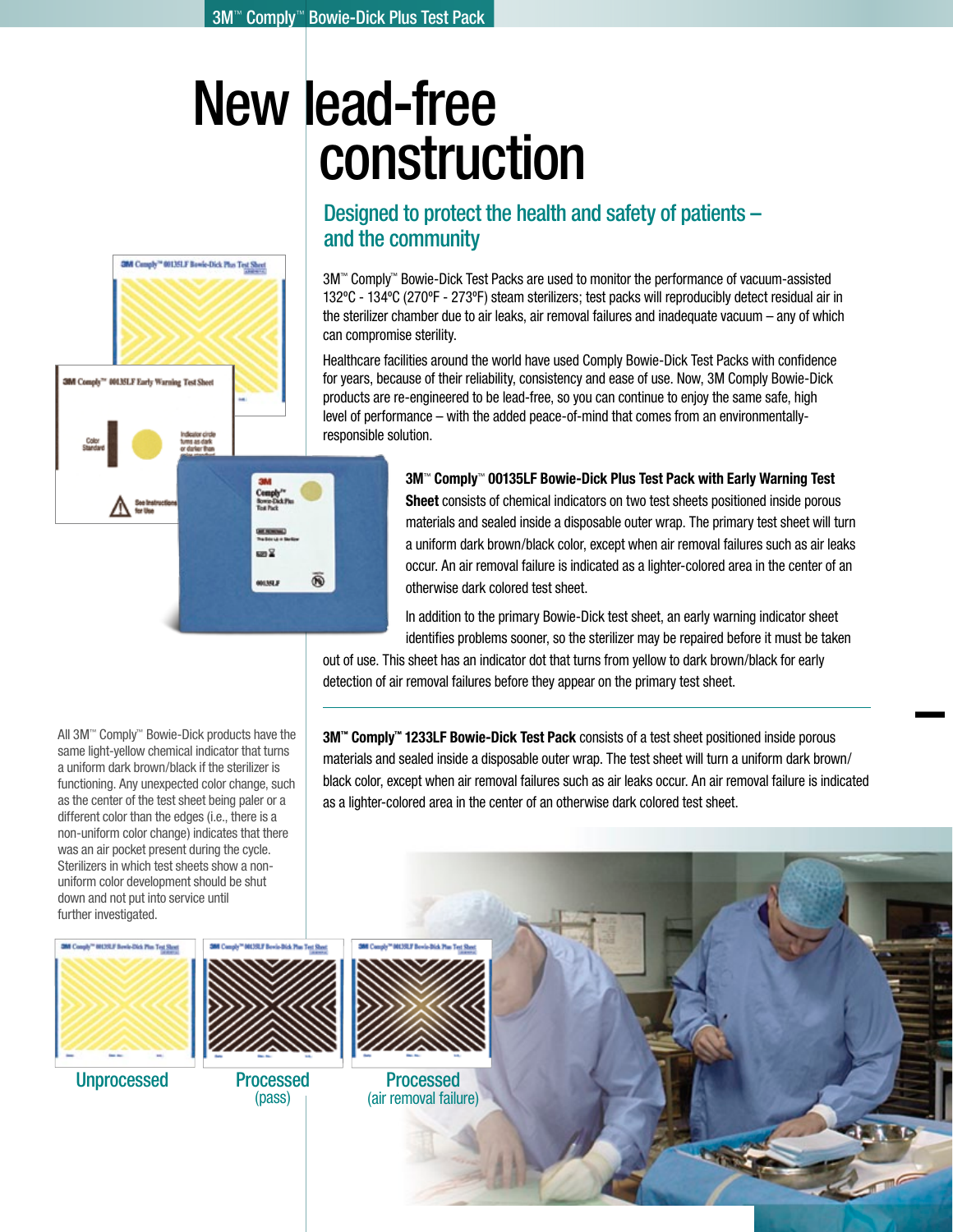# 3M™ Comply™ Bowie-Dick Plus Test Packs Engineered for more confidence, more peace-of-mind

- **Sensitive:** Steam sensitive chemical indicator for routine identification of air leaks and vacuum deficiencies.
- **Reliable:** Test pack is equivalent in performance to the Bowie-Dick towel pack described in ANSI/AAMI ST79.
- **Consistent:** Manufactured to rigid specifications so labor cost can be reduced and inconsistencies of assembling test packs on-site can be avoided.
- **Easy-to-read and record:** Diagonal light yellow chemical indicator stripes turn a dark brown/black when air removal is effective. Test sheets can be filed for quality assurance records.
- **Lead-free construction:** Eliminates compliance concerns dispose with ordinary non-hazardous waste.<sup>1</sup>

 $^{\text{1}}$  Below the RCRA (Resource Conservation & Recovery Act) 5 mg/l limit for lead as tested per the Toxicity Characteristic Leaching Procedure (TCLP).

# same trusted performance





### **Why is it so important to "get the lead out?"**

Lead is a soft, dense, grayish metal that has been used for thousands of years in the manufacture of products ranging from plumbing pipes to cosmetics.

The problem with lead is that, in sufficient quantities, it is poisonous, and can cause a variety of serious health effects, including neurological damage, blindness, kidney failure – and can even lead to death. It is especially dangerous to young children.

Lead is considered a "hazardous waste" under the Federal Resource, Conservation & Recovery Act (RCRA), which is the basis of U.S. EPA regulations for hazardous waste.

Congress has authorized the states to carry out many of the functions of RCRA through their own hazardous waste programs. Most state laws and regulations are at least as stringent as the federal rules and are often even tougher. For example, nineteen U.S. states now prohibit the sale or distribution of packaging that intentionally contains lead or other toxic metals. The purpose of these laws is to prevent the use of toxic heavy metals that enter landfills, waste incinerators, recycling streams, and ultimately, the environment.

Hospitals can incur heavy fines and penalties for RCRA violations, including failure to make a hazardous waste determination, improper disposal, improper hazardous waste labeling and lack of personnel training. Each facility must assess its own individual waste stream profile and develop appropriate disposal procedures consistent with local, state and federal regulations. The EPA regulation for hazardous waste disposal is described in the Code of Federal Regulations document, 40 CFR 261.24.

Determining the amount of lead waste generated by the use of lead-containing products, and how properly to dispose of it, can be very a complex and costly process.

As concern about the long-term health effects of lead and other toxic metals continues to grow, it is almost certain that regulations on the use and disposal of lead-containing products will become increasingly restrictive, complex and costly for healthcare facilities to follow. That's why standardizing on lead-free products, such as 3M™ Comply™ Bowie-Dick Test Packs, makes such good sense – by helping to simplify operations, avoiding the risk of penalties for non-compliance, and enhancing your reputation for good environmental stewardship.



www.3M.com/infectionprevention